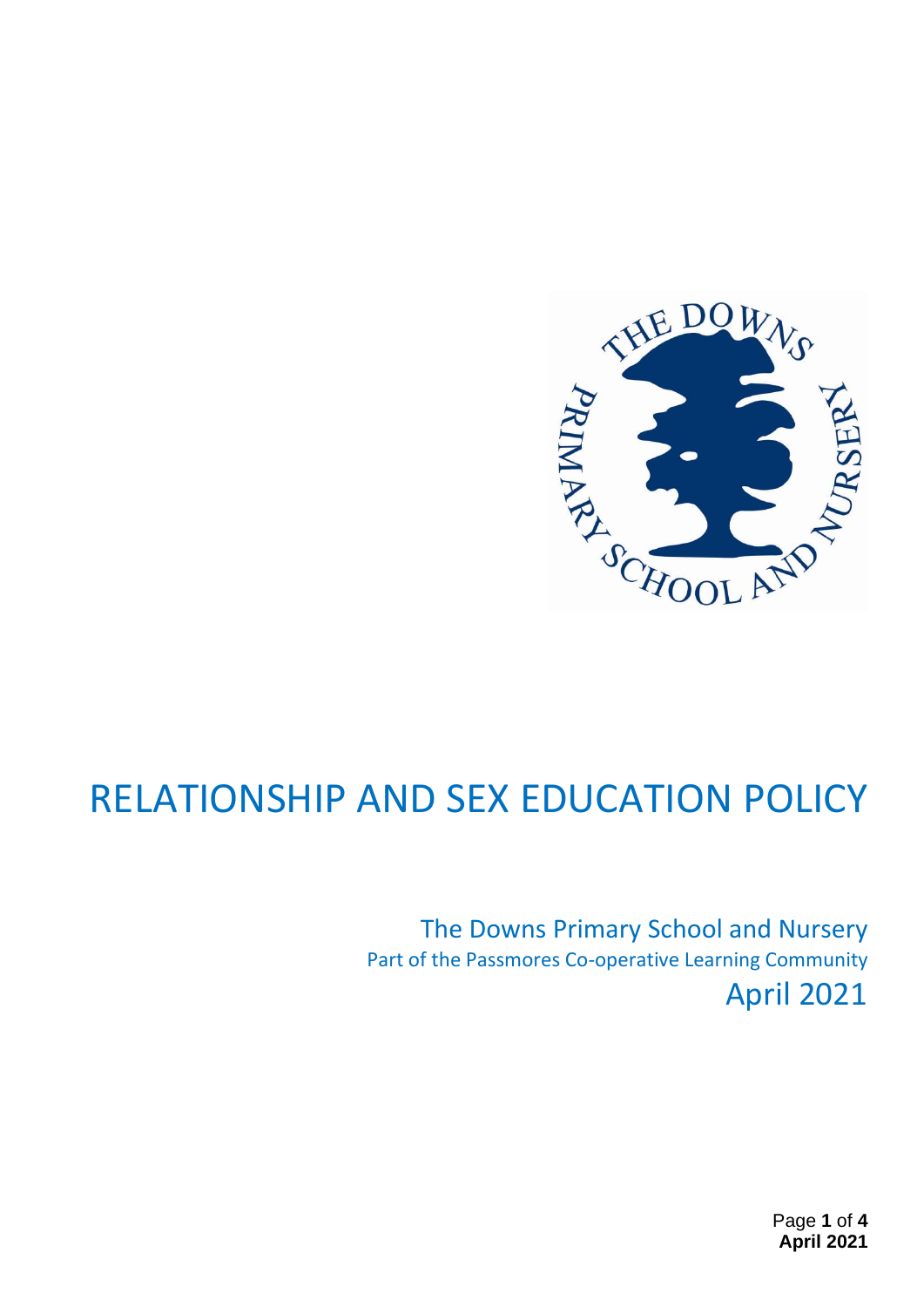# **Relationships and Sex Education Policy (RSE)**

# **Introduction**

This RSE policy outlines the purpose, nature and management of the RSE taught at The Downs Primary School and Nursery. We aim to offer pupils a carefully planned programme on human development, relationships, sexuality and family life within a safe, comfortable atmosphere and in a relaxed relationship between teacher and pupil. It addresses the legal requirements, national strategies and government guidance with particular attention given to the requirements of DCSF Sex and Relationship Guidance. Implementation of this policy is the responsibility of the Head Teacher and all the teaching staff.

# **Aims**

We aim to provide a graduated, age-appropriate RSE programme emphasising the social and emotional aspects of relationships. This table show our aims for both Key Stage One and Key Stage Two:

| <b>Key Stage One</b>                                                                                                                                           | <b>Key Stage Two</b>                                                                                                                                                                                                                                                                                                                            |
|----------------------------------------------------------------------------------------------------------------------------------------------------------------|-------------------------------------------------------------------------------------------------------------------------------------------------------------------------------------------------------------------------------------------------------------------------------------------------------------------------------------------------|
| • for children to value themselves<br>• for children to recognise and communicate<br>their feelings<br>• for children to form friendships and<br>relationships | • to understand the reasons for the physical and<br>emotional changes that take place at puberty,<br>including conception, pregnancy and birth<br>• to understand the range of their own and<br>others' feelings and emotions<br>• to understand the importance of personal<br>safety and what to do or to whom to go to when<br>feeling unsafe |

# **Content**

An overview of the objectives for each year group can be found in Appendix A. All referred page numbers refer to lessons plans and guidance in the PSHE Education Planning Toolkit for Key Stages 1 & 2 available from the PSHE Association. Ask the school to see an electronic version of this document. All government guidance about RSE can be found at [https://assets.publishing.service.gov.uk/government/uploads/system/uploads/attachment\\_data/file/](https://assets.publishing.service.gov.uk/government/uploads/system/uploads/attachment_data/file/781150/Draft_guidance_Relationships_Education__Relationships_and_Sex_Education__RSE__and_Health_Education2.pdf) 781150/Draft guidance Relationships Education Relationships and Sex Education RSE a [nd\\_Health\\_Education2.pdf](https://assets.publishing.service.gov.uk/government/uploads/system/uploads/attachment_data/file/781150/Draft_guidance_Relationships_Education__Relationships_and_Sex_Education__RSE__and_Health_Education2.pdf)

# **Entitlement**

All children will have equal access to RSE education regardless of age, race, disability, gender, sexual orientation or religion. However, any parent has a legal right to withdraw their children, either wholly or partly, from receiving sex education in school other than sex education contained within the statutory national curriculum (for example in PSHE and science).

All parents are informed in writing of their right to withdraw their children from any forthcoming relationships and sex education lessons and will be given an outline of the lessons in advance so they are able to make an informed decision. We will give parents of KS2 children the opportunity to come in to school and view the lesson materials if they wish to. All parents will also be required to meet with the headteacher to discuss their reasons for withdrawal.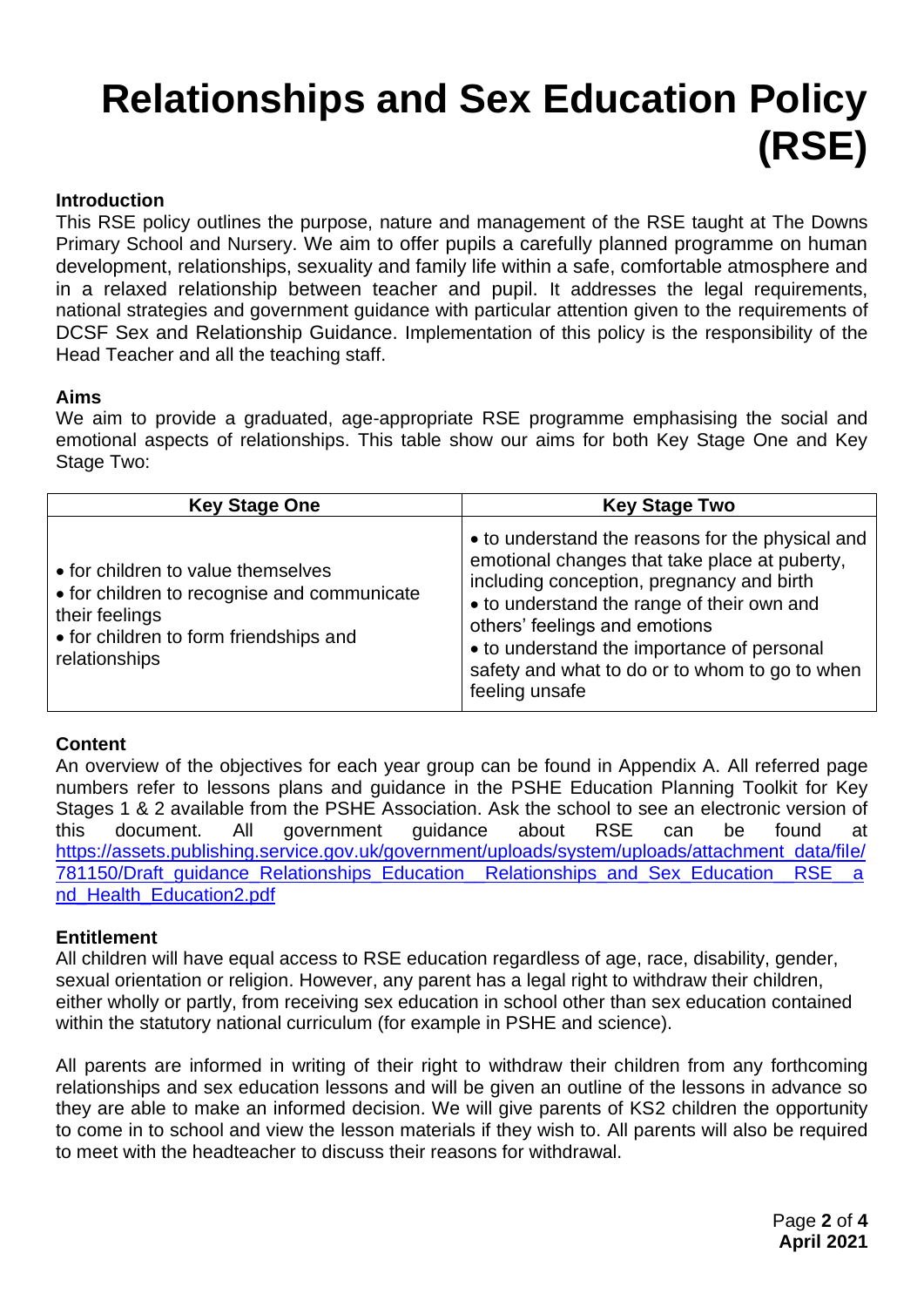# **Implementation**

Class teachers are responsible for their own class organisation and teaching style in relation to RSE, while at the same time ensuring these complement and reflect the overall aims and philosophy of the school.

# **Disclosures**

If any adults are disclosed any information or overhear conversations about situations that they deem inappropriate for the child's age, these should be recorded on My Concern. These will then be read and acted upon accordingly by the Designated Safeguarding Leads.

#### **Review**

This policy and the teaching of RSE will be reviewed and evaluated on a regular basis. The Headteacher will bring it to the Standards Committee of the Governing Body for discussion and amendment if necessary and it will go to the full Governing Body for approval at least every 3 years.

## **Appendix A**

All page numbers refer to lessons plans and guidance in the PSHE Education Planning Toolkit for Key Stages 1 & 2 available from the PSHE Association. This can be viewed electronically in school.

#### Year 1

The learner will be able to:

- Use the correct names for the main parts of the body of boys and girls **Page 27**
- Know about privacy in different contexts **Page 31**
- Know about the importance of not keeping secrets that make them feel uncomfortable, anxious or afraid **Page 35**
- Know about appropriate and inappropriate touch **Page 40**

#### Year 2

The learner will be able to:

- Use the correct names for the main parts of the body of boys and girls **Page 62**
- Know about privacy in different contexts **Page 66**
- Know about the importance of not keeping secrets that make them feel uncomfortable, anxious or afraid **Page 70**
- Know about appropriate and inappropriate touch **Page 75**

#### Year 3

The learner will be able to:

- Know about the changes that happen at puberty **Page 102**
- Know about the concept of keeping something confidential or secret **Page 111**
- Know about when they should or should not agree to keeping a secret **Page 111**
- Know about the importance of keeping personal boundaries and the right to privacy **Page 119**

#### Year 4

The learner will be able to:

- Know about the changes that happen at puberty **Page 150**
- Know about the concept of keeping something confidential or secret **Page 160**
- Know about when they should or should not agree to keeping a secret **Page 160**

#### Year 5

The learner will be able to:

- Know about the changes that happen at puberty **Page 199**
- Know about human reproduction in the context of the human lifecycle **Page 200**
- Know how a baby is made and how it grows **Page 200**